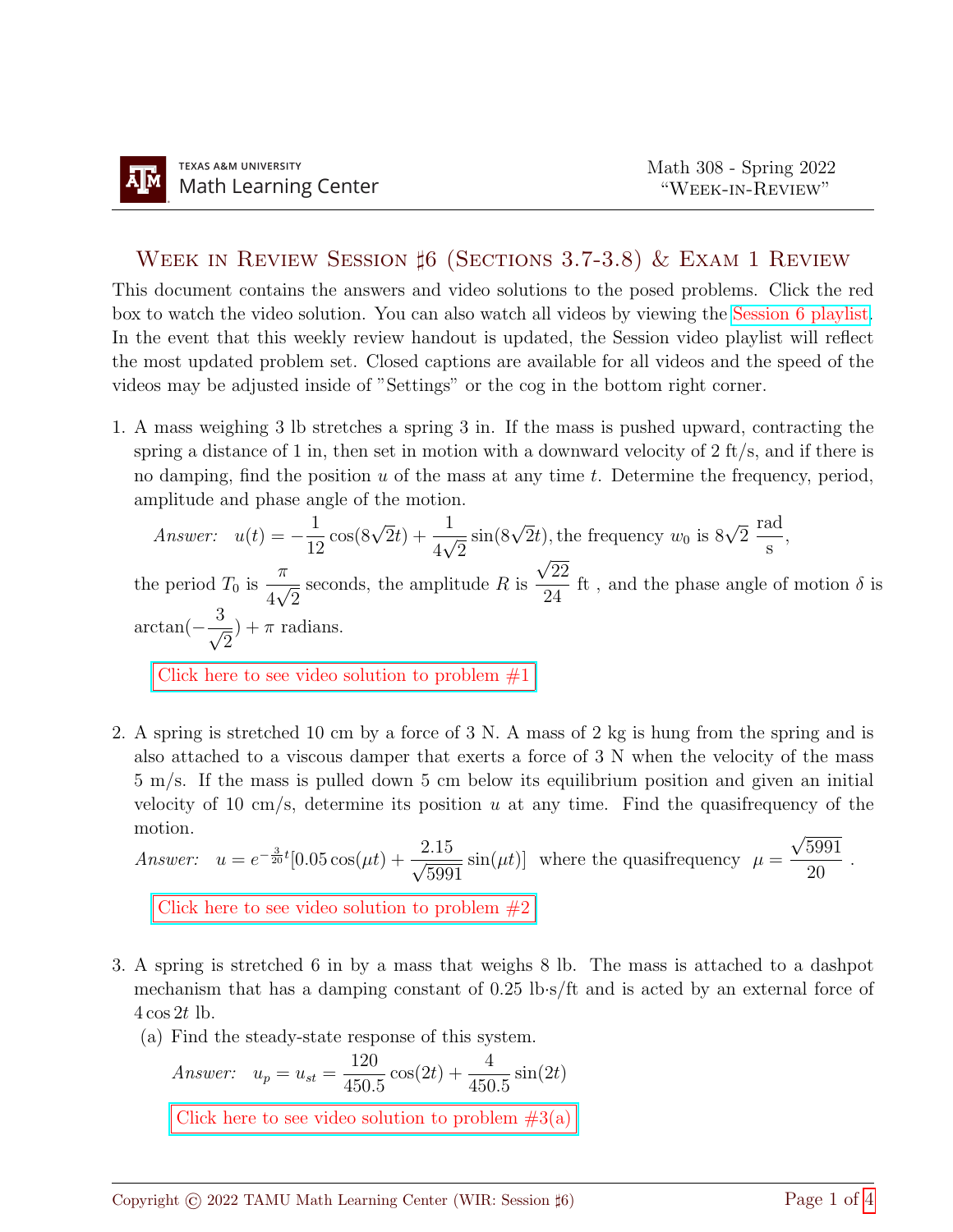(b) If the given mass is replaced by a mass  $m$ , determine the value of  $m$  for which the amplitude of the steady-state response is maximum.

Answer:  $m = 4$  slugs

Click here to see video solution to problem  $#3(b)$ 

(c) If the mass is the same as in the problem, determine the value  $\omega$  of the frequency of the external force  $4 \cos \omega t$  lb at which "*practical resonance*" occurs, i.e., the amplitude of the steady-state response is maximized.

Answer:  $w_{res} =$ √ 63.5 rad sec Click here to see video solution to problem  $#3(c)$ 

- 4. A mass weighing 4 lb stretches a spring 1.5 in. The mass is given a positive displacement 2 in from its equilibrium position and released with no initial velocity. Assuming that there is no damping and the mass is acted on by an external force of  $2 \cos 3t$  lb,
	- (a) Formulate the initial value problem describing the motion of mass

Answer:

$$
\begin{cases} \frac{1}{8}x'' + 32x = 2\cos(3t) \\ x(0) = \frac{1}{6} \text{ ft}, \ x'(0) = 0 \end{cases}
$$

Click here to see video solution to problem  $#4(a)$ 

(b) Solve the initial value problem.

Answer: 
$$
x = \frac{151}{247(6)} \cos(16t) + \frac{16}{247} \cos(3t)
$$

Click here to see video solution to problem  $#4(b)$ 

Video errata: In part (b), 12:20 into the video, when solving for  $C_1$ , I initially wrote  $C_1 =$  $247 - 96$  $\frac{247}{247}$ . This was edited in the video to display  $C_1 =$  $\bar{2}47 - 96$  $\frac{247(6)}{247(6)}$  and was edited in any place where  $C_1$  appeared. I also made note of this change at the beginning of part (c).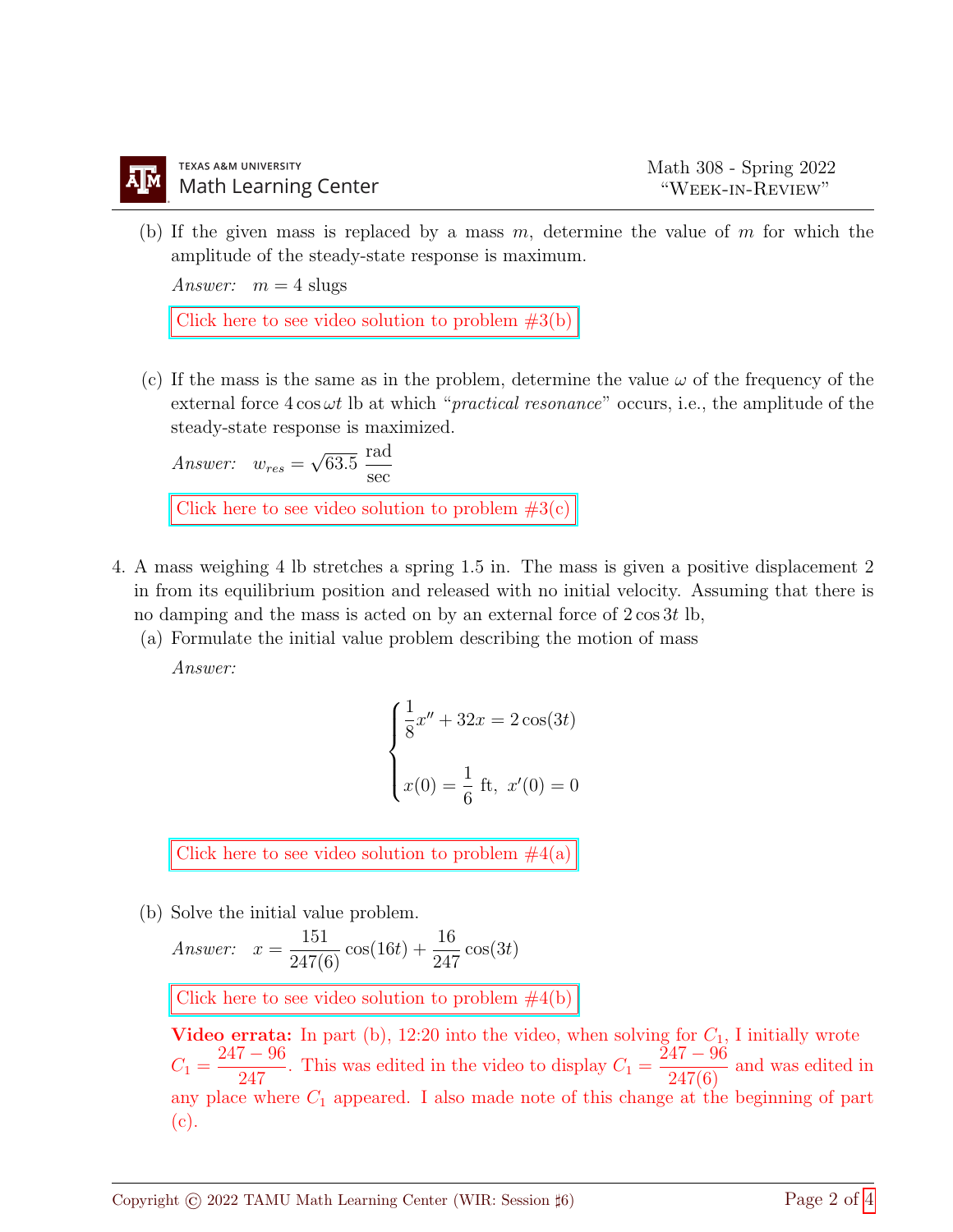(c) If the given external force is replaced by a force  $4 \cos \omega t$  of frequency  $\omega$ , find the value of  $\omega$  for which resonance occurs.

Answer:  $w = 16$ rad s

Click here to see video solution to problem  $#4(c)$ 

5. A 3 kg object is attached to a spring and will stretch the spring 392 mm by itself. There is no damping in the system and a forcing function of the form  $F(t) = 10 \cos(\omega t)$  is attached to the object and the system will experience resonance. If the object is initially displaced 20 cm downward from its equilibrium position and given a velocity of 10 cm/sec upward find the displacement at any time t.

Answer:  $x = 0.2 \cos(5t) - 0.02 \sin(5t) + \frac{1}{2}$ 3  $t\sin(5t)$ 

Click here to see video solution to problem  $#5$ 

## Review for Exam 1

- 6. For the initial value problem  $(t^2 4)y' + 2ty = 3t^2$  $y(1) = -3$ 
	- (a) Determine an interval in which the solution to the initial value problem is certain to exist.

Answer:  $I = (-2, 2)$ Click here to see video solution to problem  $\#6(a)$ 

(b) Solve the initial value problem.

Answer:  $y =$  $t^2 - 2t + 4$  $t-2$ ,  $I.V. = (-\infty, 2)$ 

Click here to see video solution to problem  $\#6(b)$ 

7. A large tank initially contains 10 L of fresh water. A brine containing 20  $g/L$  of salt flows into the tank at a rate of  $3 \text{ L/min}$ . The solution inside the tank is kept well stirred and flows out of the tank at a rate of 2 L/min. Determine the concentration of salt in the tank as a function of time.

Answer:  $C(t) = 20 - 20,000(t + 10)^{-3}$ 

[Click here to see video solution to problem #7](https://youtu.be/Cjd-T0NTqfQ)